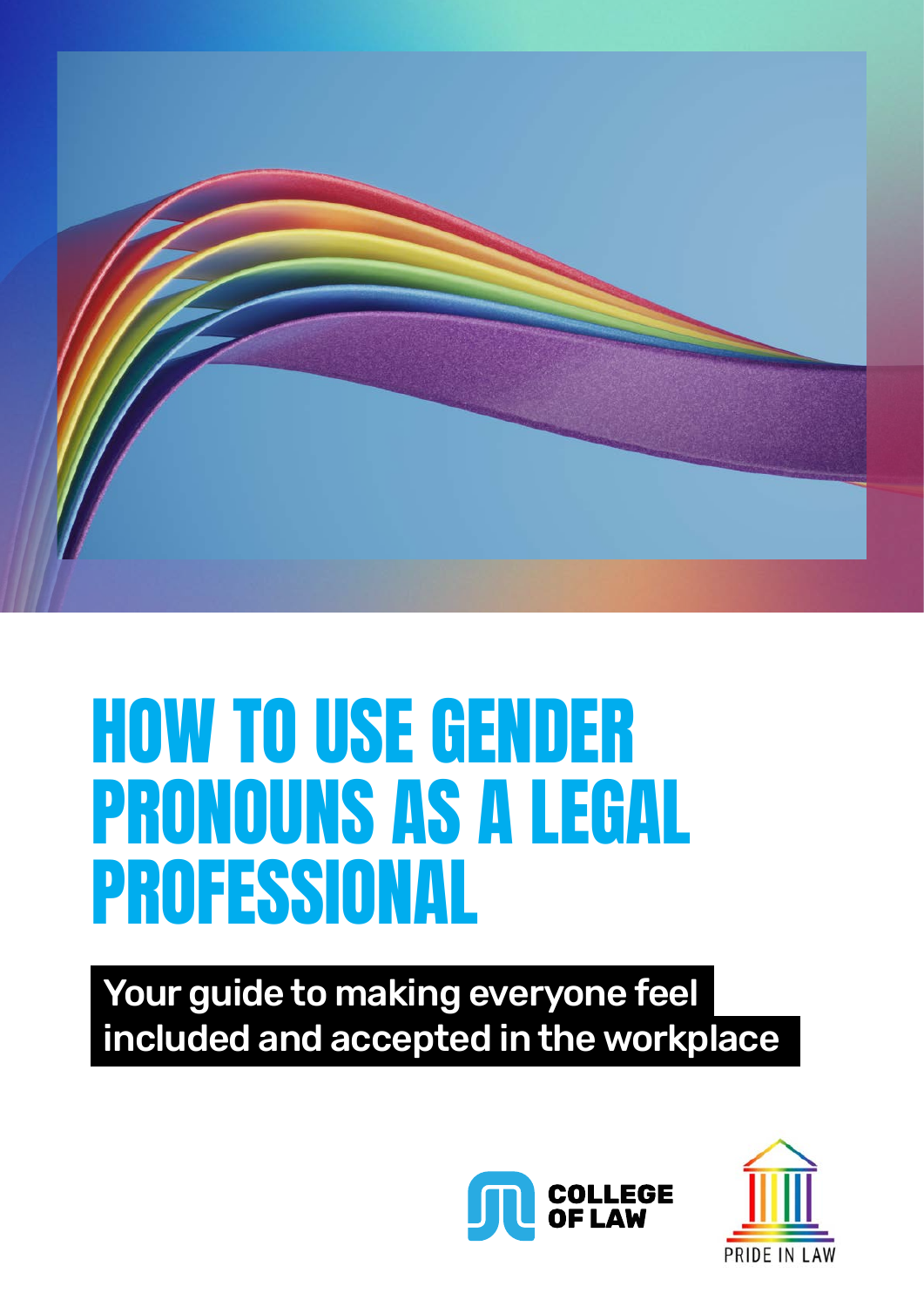

### IT STARTS WITH OUR WORDS

As legal professionals, it's important we create a space where both colleagues and clients feel safe and accepted as their true, authentic selves.

Where's a simple – yet powerful – place to begin? Our word choice.

In this guide, you'll find the information you need to confidently use gender-inclusive language in practice and beyond.

Remember though, everyone's lived experiences are different, so this guide merely aims to provide a starting point for creating an inclusive workplace.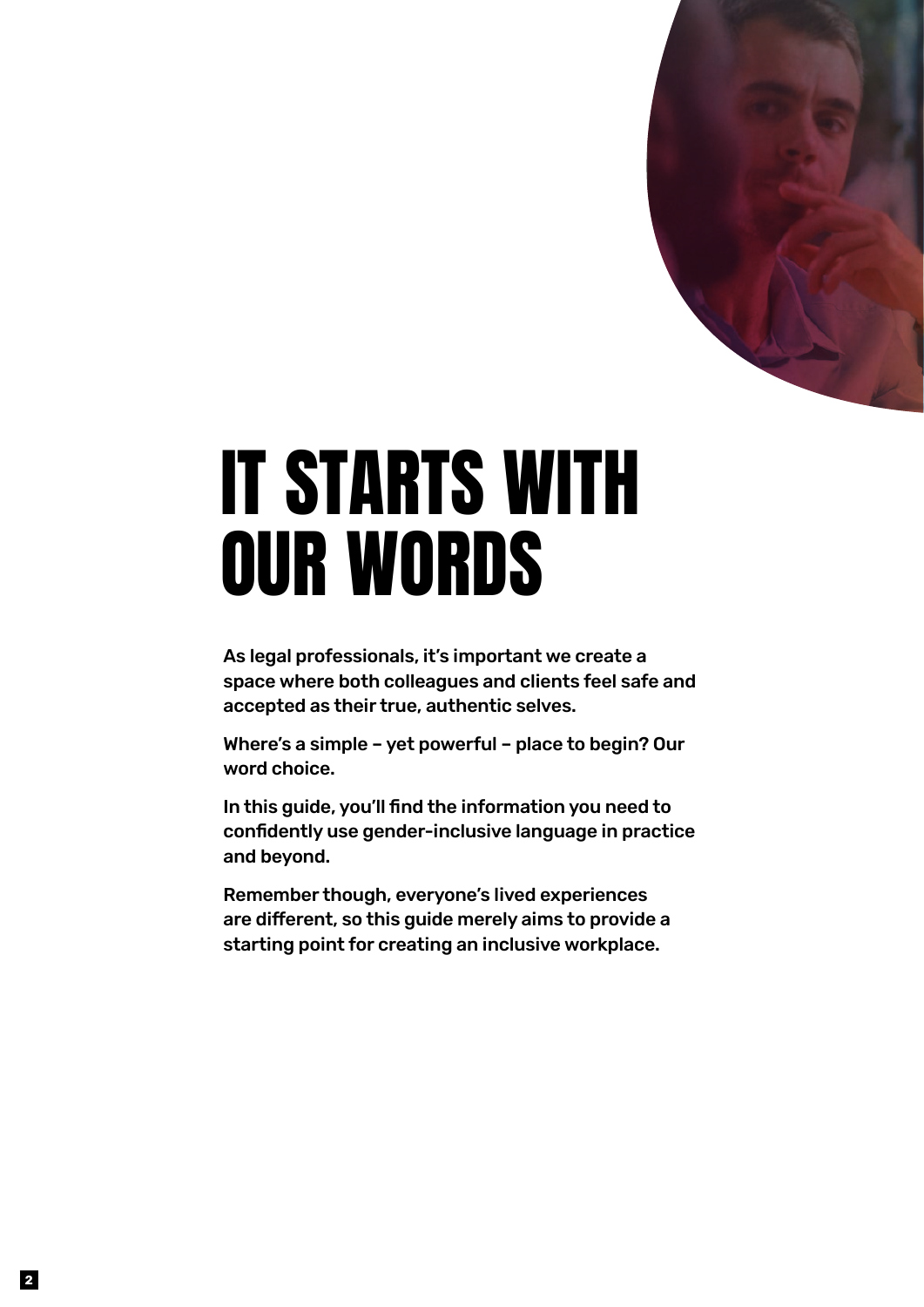# WHAT'S INSIDE?

**[What is gender identity?](#page-3-0) Understand the difference between gender and sex**

**[Diversity of the pride community](#page-5-0) Get to know the common diverse groups in our community**

**[Tips to build an inclusive legal workplace](#page-7-0)  Learn how you can play your part in making everyone feel seen at work**

**[Words from the legal pride community](#page-9-0)**

**Read inspiring stories and thoughts from our very own gender-diverse voices**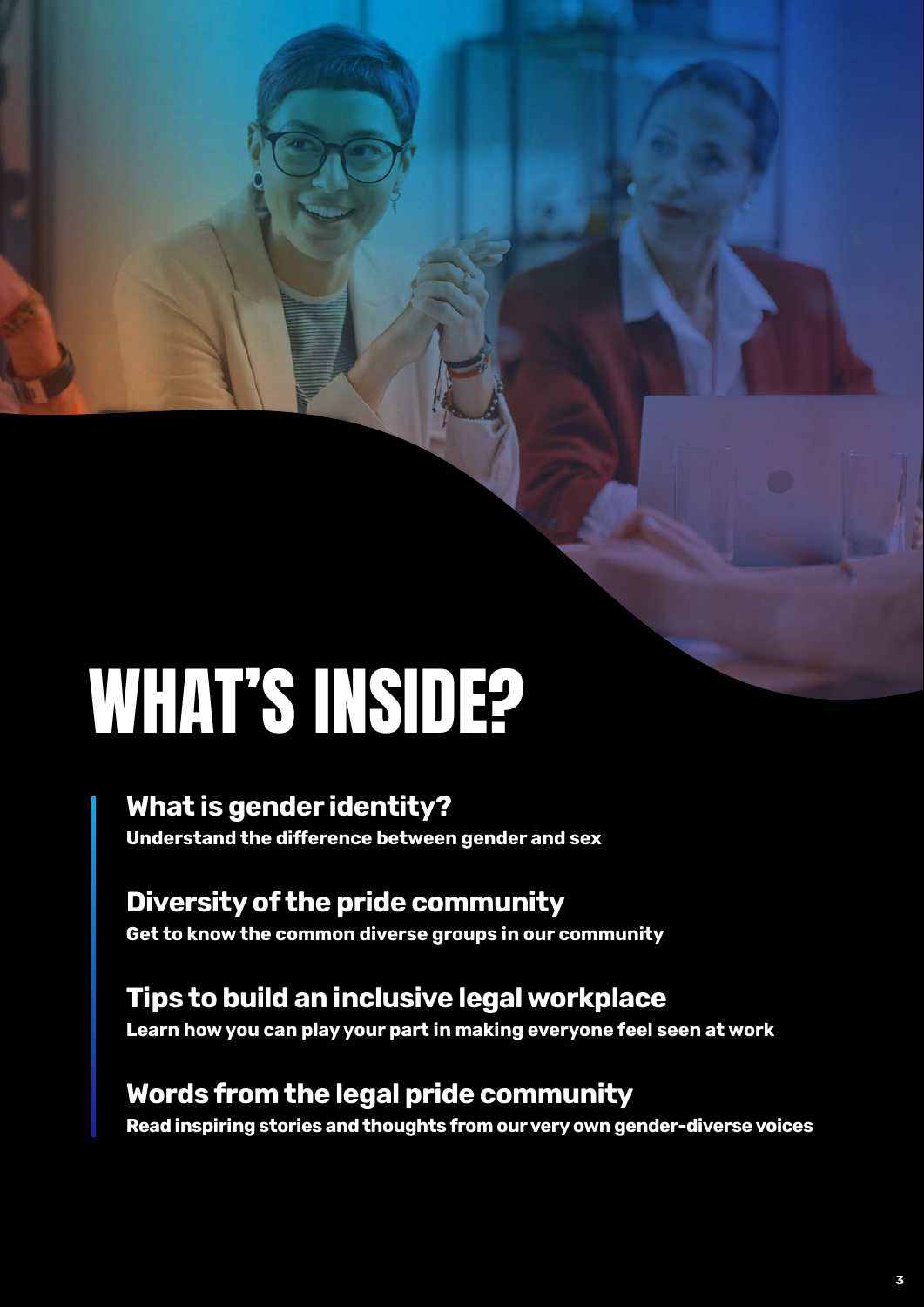## <span id="page-3-0"></span>WHAT IS GENDER IDENTITY?

Gender makes up a large part of our identity. And our identity shapes our day-to-day life – and the world around us.

Whether we identify as the sex we're assigned at birth, or a different gender entirely, we all need to understand and respect the gender diversity around us.

### **Gender comes from within, not our biology**

There's a common misunderstanding that sex and gender are the same thing.

Sex refers to our biological make-up and depends on whether we have male or female reproductive organs.

However, sex isn't binary. Intersex people can present biologically in a myriad of different ways.

Gender refers to how we identify within ourselves and how we want to present to the world. Gender identity is deeply rooted in culture and varies across the world. For example, there are cultures in the world where multiple genders or sexes are normalised – such as the Warias of Indonesia and the Bugis of Sulawesi.

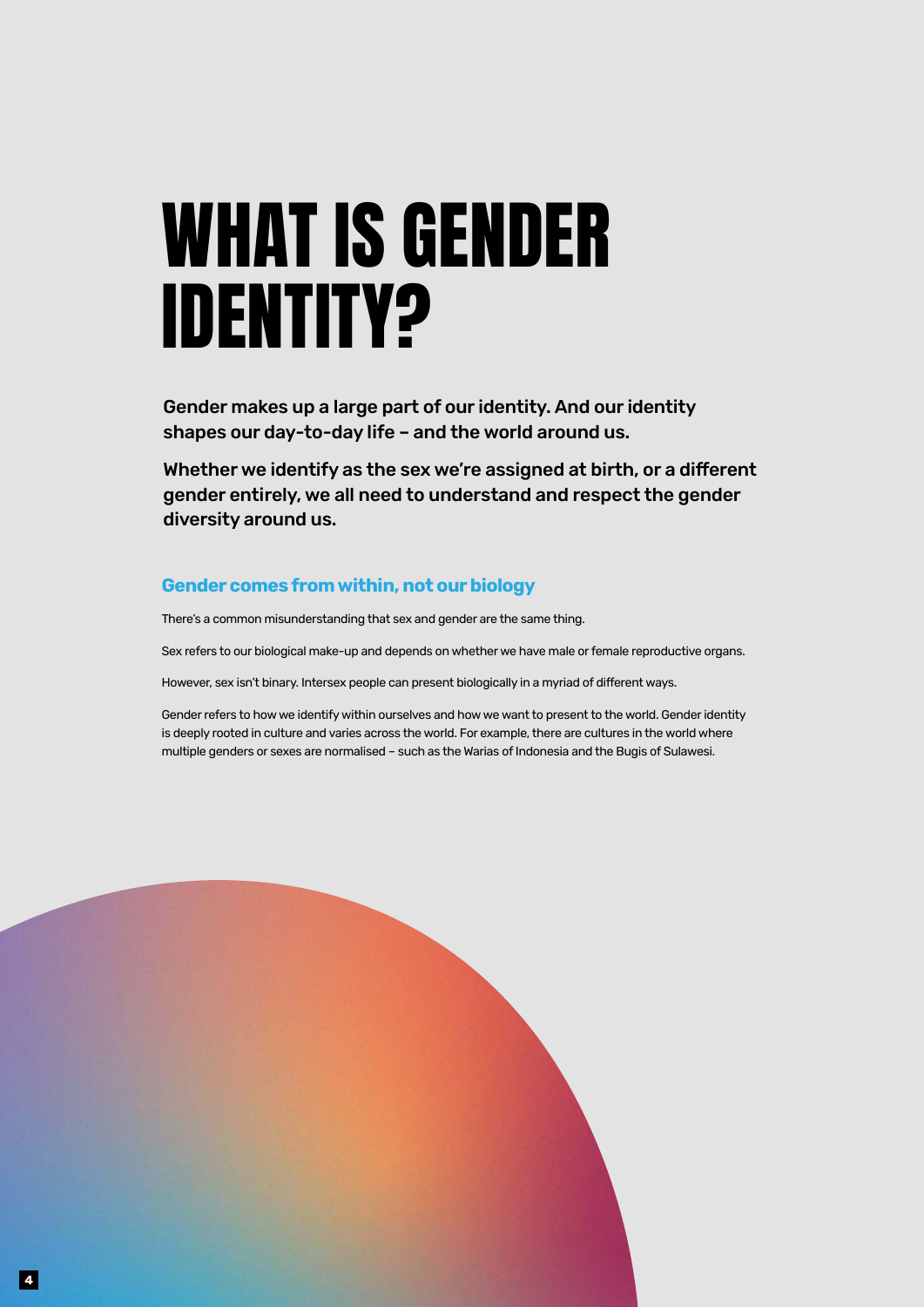#### **Gender norms are a barrier to individuality**

In Western cultures, it's commonly believed that women wear dresses, men wear suits and so on. But gender norms such as these can be damaging. They enforce gender standards on a binary scale – telling certain people they should only like, do or wear what is predetermined by the society around them, otherwise, they are considered abnormal.

However, these norms aren't an innate part of our being.

A two-year old child doesn't care if they wear a dress or not, unless someone imposes gender standards upon them – dictating what is 'right' and 'wrong'.

The beauty of gender is that, once we let go of the binary, it can be incredibly flexible.

The way one woman presents may be entirely different to the way another woman presents. This doesn't mean anyone's less of a woman. Everyone's experience is unique and individual.

#### **Gender cannot be assumed**

Gender has nothing to do with our bodies. For this reason, we mustn't make assumptions about other people's genders, nor assume others know our gender.

So, when introducing yourself, consider leading with your own pronouns. It's important to remember that not everyone is 'out', so the best approach is to make people as comfortable as possible so they can just be themselves (if they want to) in a particular environment.

This practice quickly removes uncertainty and offers a safe space for someone to give you their preferred pronouns. It also helps avoid uncomfortable situations such as the topic coming up out of context or the person needing to correct you.

Asking someone for their pronouns doesn't mean you're flagging them as queer. It means you're coming from a place of genuine respect and understanding, which will help reinforce the idea that we can't assume gender.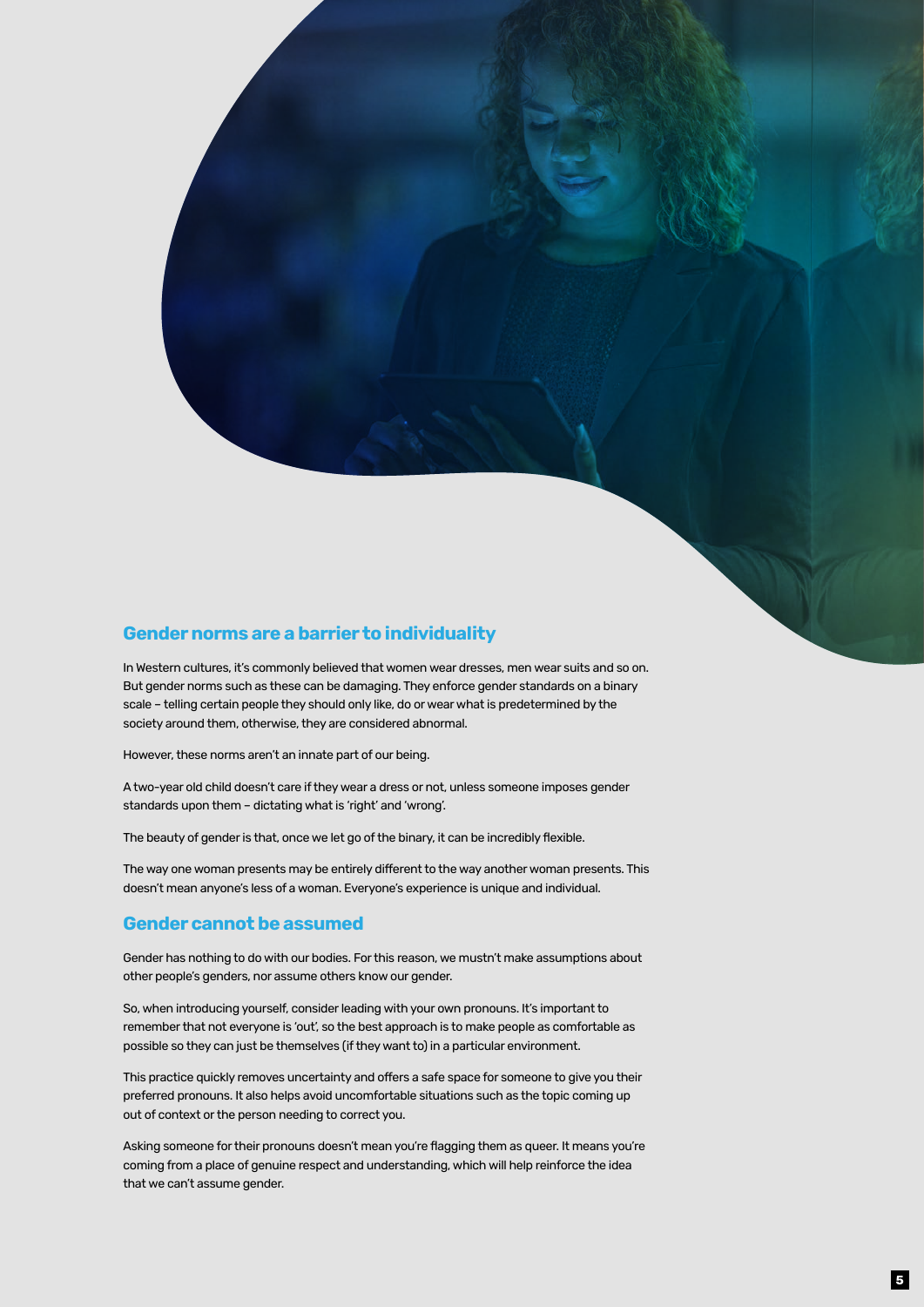## <span id="page-5-0"></span>DIVERSITY OF THE PRIDE COMMUNITY

Pride in Law embraces and celebrates different identities. Our differences are what unite us as part of the greater pride community.

However, it's worth reminding those new to the LGBTQI+ community – members, allies or otherwise – of the boundless diversity found under our rainbow banner.

For clarity, here's a quick list of some gender identities, sexual orientations and pronouns.

### COMMON IDENTITIES

| Lesbian                    | Women who love and/or are sexually attracted to women.                                                                                                                                                                                                                                                                                                            |
|----------------------------|-------------------------------------------------------------------------------------------------------------------------------------------------------------------------------------------------------------------------------------------------------------------------------------------------------------------------------------------------------------------|
| Gay                        | Often used as a blanket term for same-sex attraction. However, more commonly<br>used to refer to men who love and/or are sexually attracted to men.                                                                                                                                                                                                               |
| <b>Bisexual</b>            | Those who love two genders - doesn't have to be men and women.                                                                                                                                                                                                                                                                                                    |
| <b>Pansexual</b>           | Those who love multiple genders.                                                                                                                                                                                                                                                                                                                                  |
| <b>Transgender (trans)</b> | People who identify as a different gender identity or gender<br>expression than the sex they were assigned at birth.                                                                                                                                                                                                                                              |
| <b>Nonbinary</b>           | An umbrella term for gender identities that fall outside the gender binary. That might<br>mean they identify as neither male nor female, or they may identify as both.                                                                                                                                                                                            |
| Questioning<br>or queer    | Umbrella terms for people who are unsure what they are, are seeking to find<br>something that suits them or don't need a label attached to their identity.                                                                                                                                                                                                        |
| <b>Intersex</b>            | A general term used for a variety of situations in which a person is born with reproductive<br>or sexual anatomy that does not fit medical norms for male or female bodies. That<br>person may be assigned a particular sex at birth and may go on to identify with the sex<br>assigned at birth, as intersex, as both sexes, or as an alternative sex (or both). |
| <b>Cis</b>                 | Often used in a sentence as cis-women, cis-man or cis-gender. Refers to<br>someone who identifies as the gender they were assigned at birth.                                                                                                                                                                                                                      |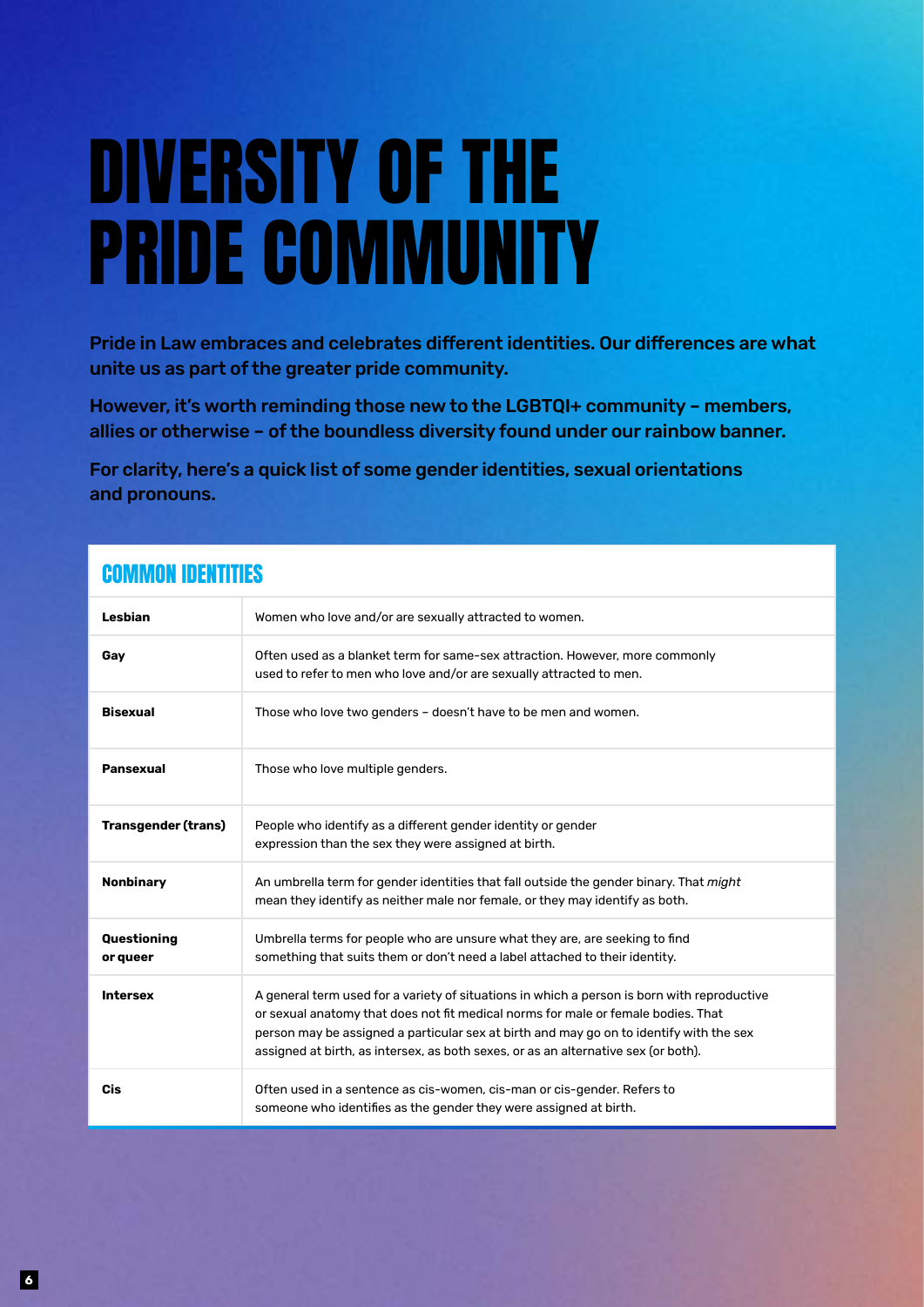### COMMON PRONOUNS

| She/Her/Hers<br>or He/Him/His                      | Often referred to as 'feminine' and 'masculine' pronouns. However, people who<br>use these pronouns can still be flexible in how they define their identity.                                                                                                                                                                                                                                                            |
|----------------------------------------------------|-------------------------------------------------------------------------------------------------------------------------------------------------------------------------------------------------------------------------------------------------------------------------------------------------------------------------------------------------------------------------------------------------------------------------|
| He/They or She/<br>They or They/<br>He or They/She | Generally, people who don't identify fully as male or female, but not always. They<br>may feel more fluid and flexible, or maybe they just feel comfortable with both.<br>Often, if one pronoun is listed first, it means that the person wants that pronoun<br>used predominantly over the other one, but they aren't opposed to both being<br>used. It's always a good idea to ask what their preferences are though. |
| They/Them/Theirs                                   | A gender-neutral solution. Although these pronouns can be used as plurals,<br>they can also be used as a singular pronoun. We use these pronouns all the time<br>unknowingly. For example: Louis ate their sandwich because they were hungry.                                                                                                                                                                           |
| Ze/hir/hir                                         | These pronouns can replace any of the above. For example: Louis ate hir sandwich<br>because ze is hungry. Ze is pronounced "zee" and hir is pronounced "here".                                                                                                                                                                                                                                                          |
| My name                                            | Sometimes people want their name to be used as a replacement for their<br>pronouns. For example: Louis ate Louis' food because Louis was hungry.                                                                                                                                                                                                                                                                        |
| Many more!                                         | If you're interested in learning more, please research neopronouns.<br>Google will provide you with many resources.                                                                                                                                                                                                                                                                                                     |

### PLEASE BE RESPECTFUL OF ALL PRONOUNS

Even if you are unfamiliar with them, it's easy to respect pronouns. Doing so makes people feel safe, comfortable, happy and respected.

Never refer to someone as "it". Historically, this has been used as a slur against queer people.

#### **Adding your pronouns to your social media profiles**

Even if your pronouns align with your sex, consider adding them to your social media profiles. This helps to normalise gender differences and diversity – creating a safer, more understanding, online space for gender-diverse people.

Here's how to do it.

#### **LinkedIn**

- 1. Go to "Settings"
- 2. Go to "Account Preferences"
- 3. Go to "Name, Location, Industry"
- 4. Beneath your name you will see a field to choose your pronouns

#### **Instagram**

- 1. Go to your Profile
- 2. Go to "Edit Profile"
- 3. Beneath your username you will see a field to add your pronouns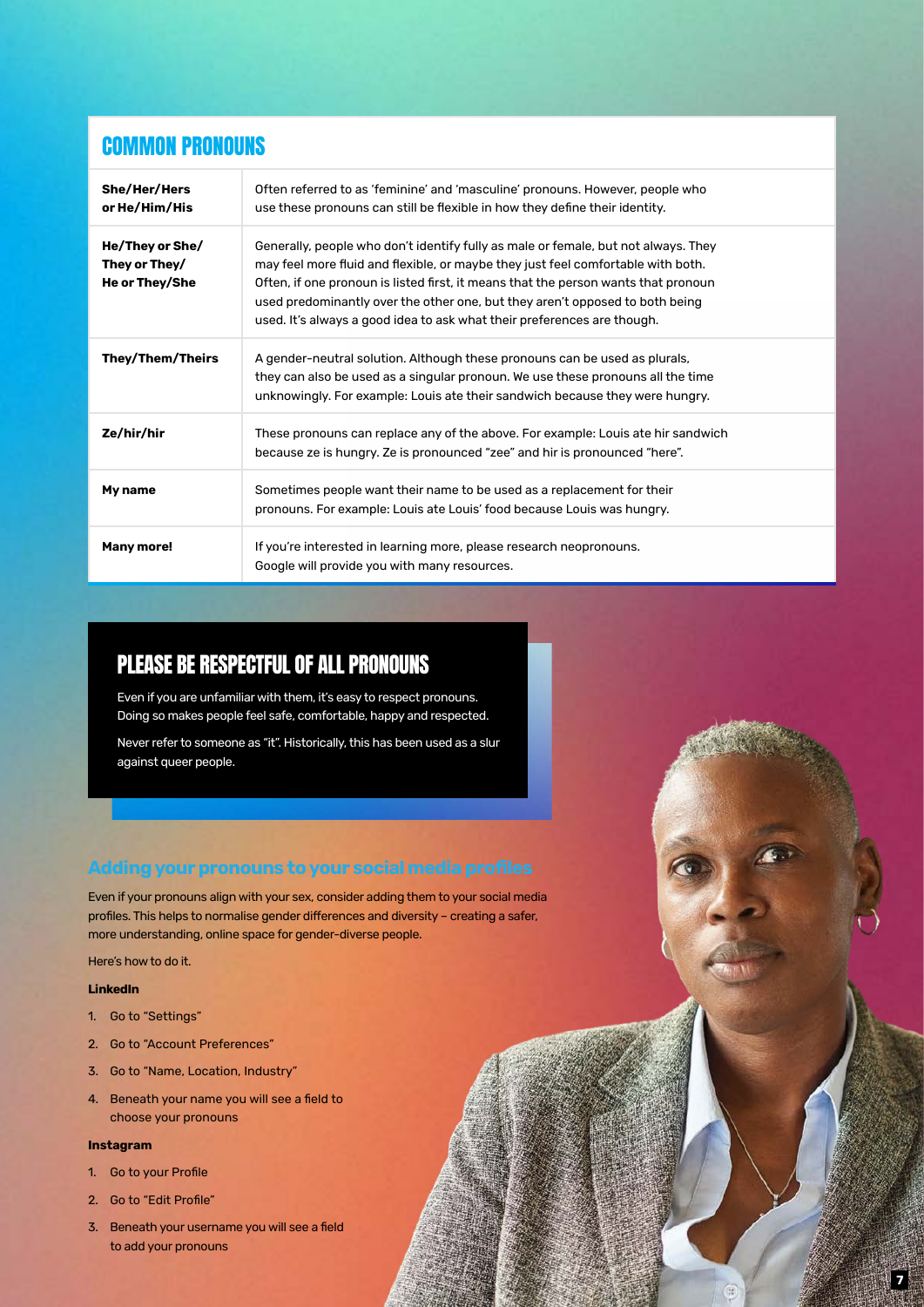### <span id="page-7-0"></span>TIPS TO BUILD AN INCLUSIVE LEGAL WORKPLACE

We can all do our bit to create a workplace that includes – and celebrates – the diversity that exists in our profession. Here are some ways you can help everyone feel comfortable in the legal workplace.

#### **Adopt genderless language in communications**

You can help foster a safer, more inclusive space for queer people with these simple language swaps:

| Rather than                                              | Use                                                                         |
|----------------------------------------------------------|-----------------------------------------------------------------------------|
| Dear Sir/Madam                                           | Dear Colleagues<br>Dear [Name]<br>Dear [Job Title] (e.g. Dear Registrar)    |
| He/She                                                   | They                                                                        |
| <b>Ladies and Gentlemen</b><br>Guys                      | Everyone<br><b>Folks</b><br>Friends<br>Team<br>Or any other genderless term |
| <b>Husband</b><br>Wife<br><b>Boyfriend</b><br>Girlfriend | Partner<br>Significant Other<br>Spouse                                      |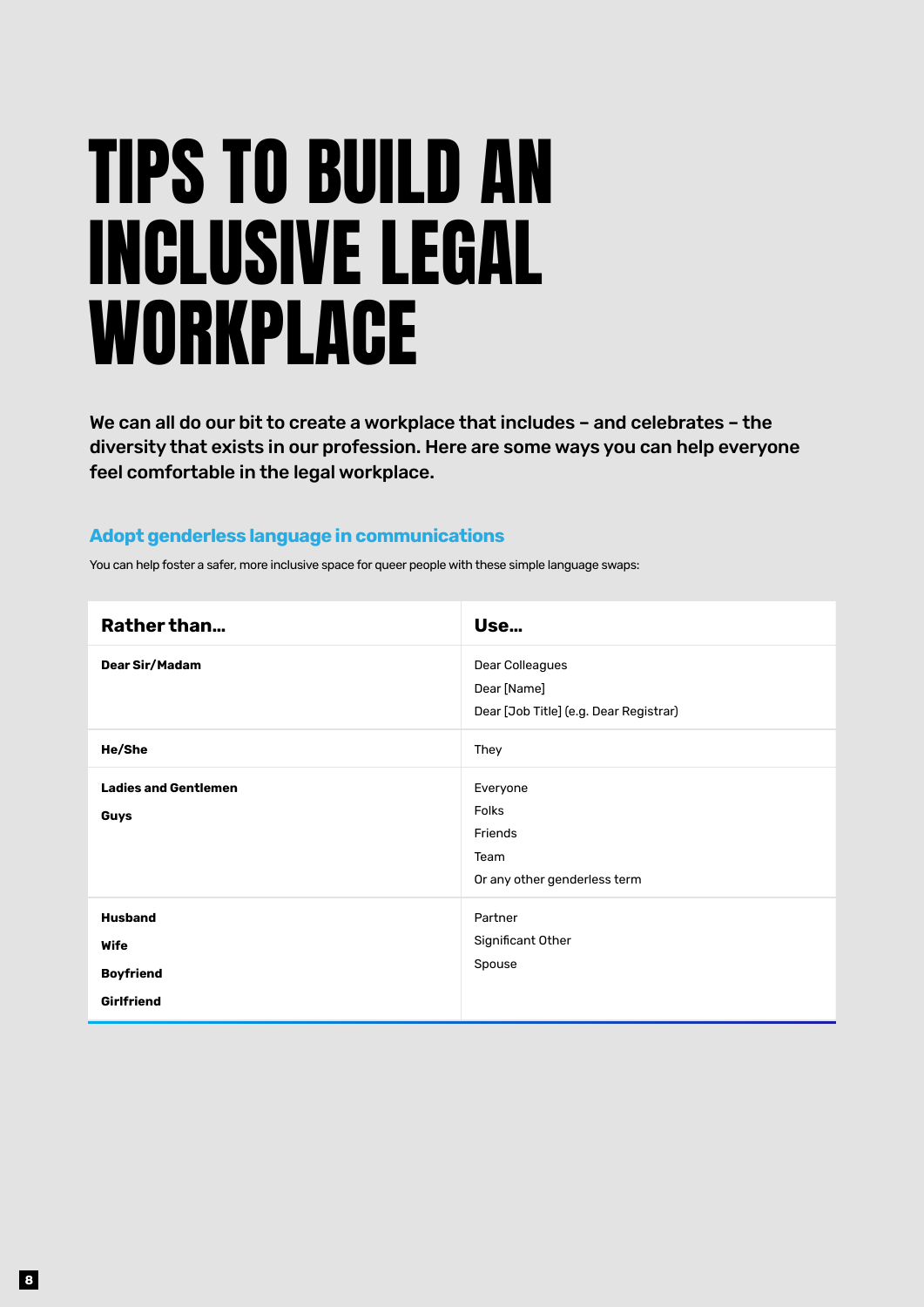

#### **Share your pronouns**

Proactively sharing your pronouns gives people a safe opportunity to share theirs with you, rather than bringing it up at a potentially uncomfortable time.

Here's how:

- Include your pronouns in your email signature
- Offer your pronouns with your name when you meet people (this invites the other person to share theirs too)

#### **Don't assume anyone's pronouns**

No one's pronouns are obvious. An individual's physical appearance and clothing may not always match their gender identity according to 'culture' or 'society'. So be sure to:

- Use they/them pronouns if you don't know someone's pronouns.
- Respect neopronouns (or 'new' pronouns, such as ze/hir/hir). They are just as valid as any other pronoun. Take the time to learn how to use them

#### **Be an active ally**

As an active ally, it's your responsibility to stand up for the queer community by calling out incorrect and disrespectful language and behaviour. This might include:

- Correcting people when they use incorrect pronouns for a friend or colleague. You should do this even when the person isn't there.
- Calling it out if you hear someone making a joke out of pronouns or gender-diverse people. It doesn't have to be confrontational. It can be as simple as: 'why do you say that?', 'what do you mean?' or 'can you explain the joke to me because I don't get why it's funny?'.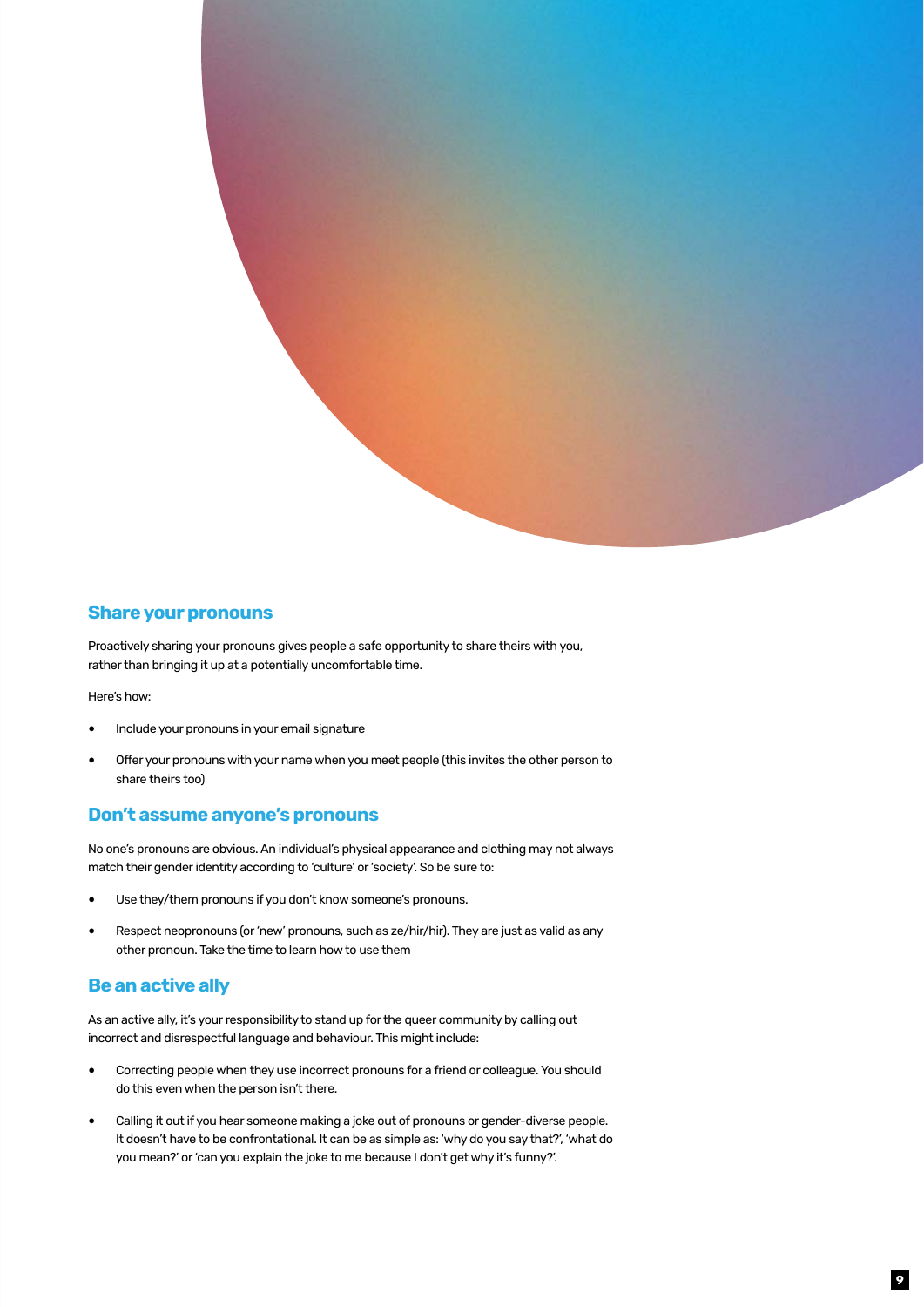## <span id="page-9-0"></span>WORDS FROM THE LEGAL PRIDE COMMUNITY

### 44

"Coming out as trans and committing to being yourself is already a difficult undertaking. But having to enforce yourself and getting people to respect your new pronouns can be even harder. I feel that a lot of people, and Australians in particular, have an attitude where it's expected that you should just brush off any injustices from your shoulder and move on. Dwelling on it just makes you bitter, and of course anyone causing you injustice didn't mean to. Sometimes that's true – I really believe that educating ignorance is important and can create meaningful and lasting change. But that doesn't mean that you shouldn't correct someone when they don't use the right pronouns. In fact, that's part of the education.

People often believe that correcting yourself when you use the wrong pronouns for someone else is a bad thing, but what it shows is that you care. It shows that you are willing to go through the discomfort of adjusting your use of pronouns to show respect for someone else and their comfort. It's such a basic and easy way of telling a trans person that they matter. Using someone's correct pronouns shows respect for them, their identity and their comfort.

Pronouns are important because it's an acknowledgement of your own personhood and how you perceive it. It is incredibly validating to be perceived as you perceive yourself. The most important thing in being an ally, though, is to remember that everyone experiences the world differently. Making the effort to communicate with your friend or colleague or acquaintance or family member about how they experience being trans is by far the most supportive thing you can do."





**– Louis Laing** (They/Them) Pride in Law – Queensland Enquiries Officer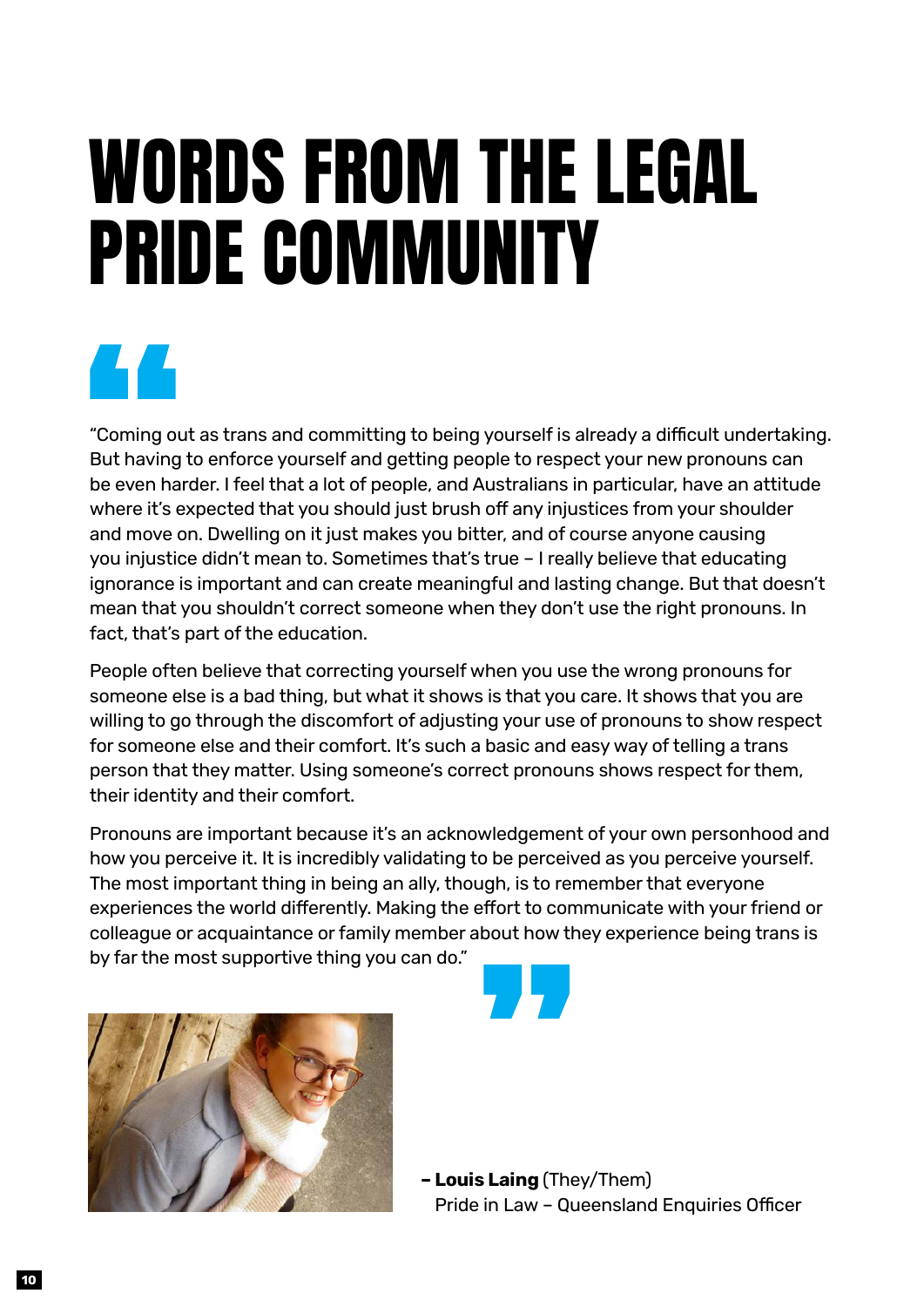

44

Getting someone's pronouns right is as important as remembering their name. It's a sign of respect and is foundational to any relationship.

If you've ever been called by the wrong name, you'll know it's uncomfortable, and if the person keeps doing it, it can really impact your relationship with them.

The same applies to pronouns. Using the wrong ones can not only make people feel uncomfortable but for many gender-diverse people it can have negative impacts on their mental health, making them feel unsafe and invisible.

On the other hand, when my pronouns are used correctly, I feel seen and respected. I use they/she pronouns. This means that they/them pronouns should be used predominantly, which is why they are listed first, but I don't mind if people sprinkle in she/her pronouns. People with split pronouns use them differently so ask respectfully if you're unsure. I prefer they/them pronouns because it signals to me that the person I am talking to sees me for Renee, beyond any labels or societal expectations.

If you slip up, you should apologise briefly and then quickly correct yourself and try to get it right moving forward. Your language impacts the way you make people feel. Always think: Are you creating a safe and inclusive environment? "





**– Renee Shike** (they/them/she/her) **Solicitor**